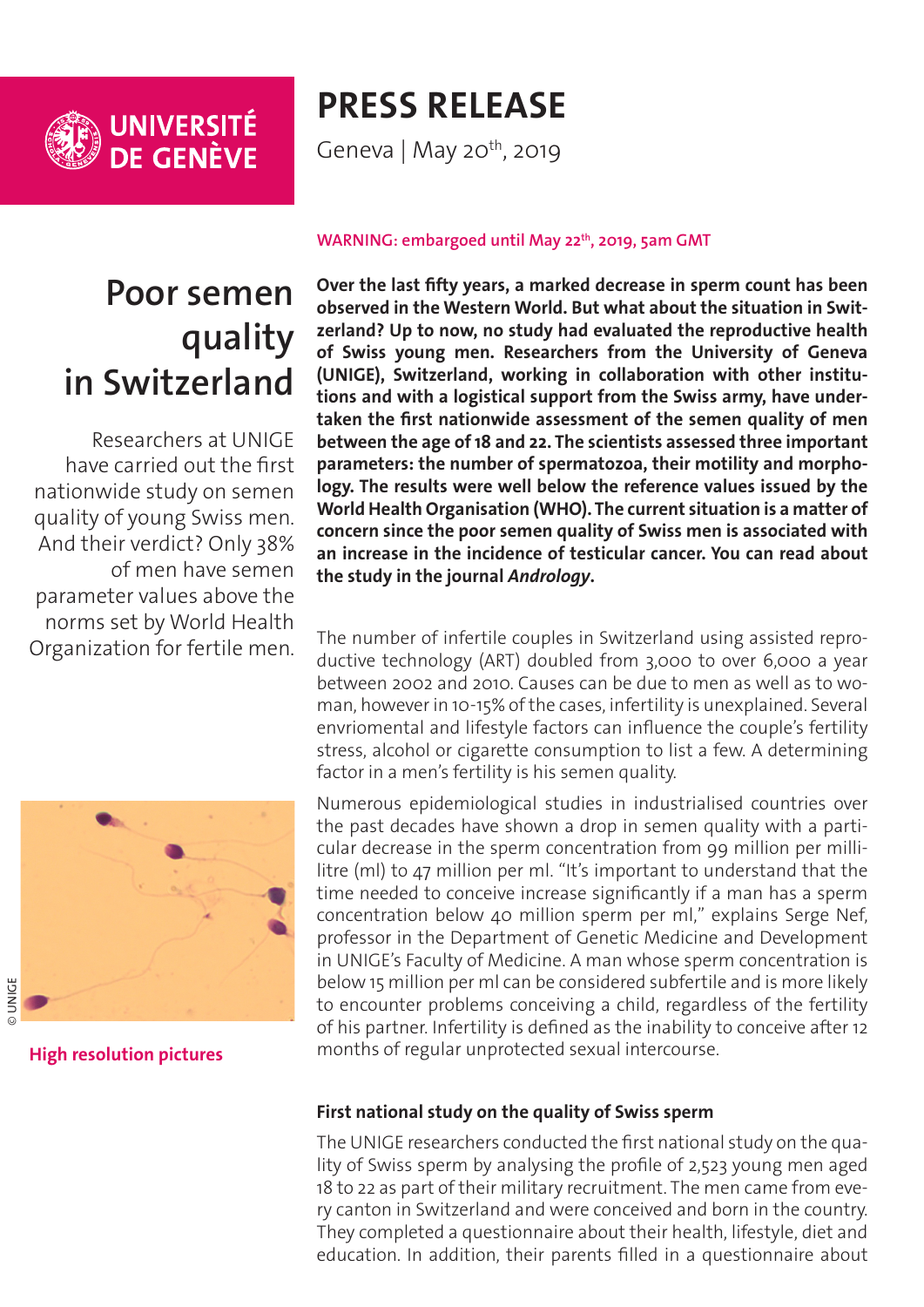their own lifestyle, diet, health and the course of the pregnancy. This was designed to assess the conditions under which gestation took place and to evaluate the possible impact on the reproductive health of the young men. Semen quality is defined by three important parameters: the sperm concentration (number of sperm per ml), their motility and morphology. "Low semen parameters values can reflect a men's fertility, when a combination of values are low, a men's ability to conceive is at risk," says Rita Rahban, a researcher in the Department of Genetic Medicine and Development and the study's first author.

The researchers analysed the semen samples of the volunteers by measuring the semen volume and the sperm concentration, motility and morphology.

#### **Swiss sperm: bottom of the league**

Sperm counts vary from one country to another, with median concentrations ranging between 41 to 67 million per ml for young European men. By way of comparison, Swiss men with 47 million per ml are at the bottom of the pack alongside Denmark, Norway and Germany.

Based on the WHO thresholds established in 2010, the results of the study indicate that 17% of young men had a sperm concentration below 15 million per ml and 25% had less than 40% motile spermatozoa in their ejaculate. The rate of morphologically normal forms was below 4% in 40% of the subjects. The study as a whole revealed that at least one of the three parameters (concentration, motility and morphology) was below the WHO thresholds for 60% of men, and that 5% had a problem concerning these three factors at the same time. "We need to be cautious about a single semen analysis," points out Dr Alfred Senn, an andrologist and co-author of the study. "It isn't entirely predictive of a person's fertility. But, in overall terms, the results suggest that the sperm quality of young men in Switzerland is in a critical state and that their future fertility will in all likelihood be affected."

The study did not identify differences in sperm quality between Switzerland's various geographical regions, linguistic areas, as a proxy for different lifestyle factors. There was also no differences between urban or rural regions. However, maternal smoking during pregnancy was found to be associated with a decrease in sperm quality, as professor Nef adds: "Subfertility was found to be more common among men who were exposed to maternal smoking during embryonic development."

#### **Is there a link between sperm quality and testicular cancer?**

The Geneva-based researchers also used the study to identify a correlation between poor semen quality and increased testicular cancer in Switzerland. "For 35 years, testicular cancer has grown steadily to over 10 cases per 100,000 men, which is very high compared to other European countries. Sperm quality is generally lower in countries where



Serge Nef, professor in the Department of Genetic Medicine and Development in UNIGE's Faculty of Medicine.